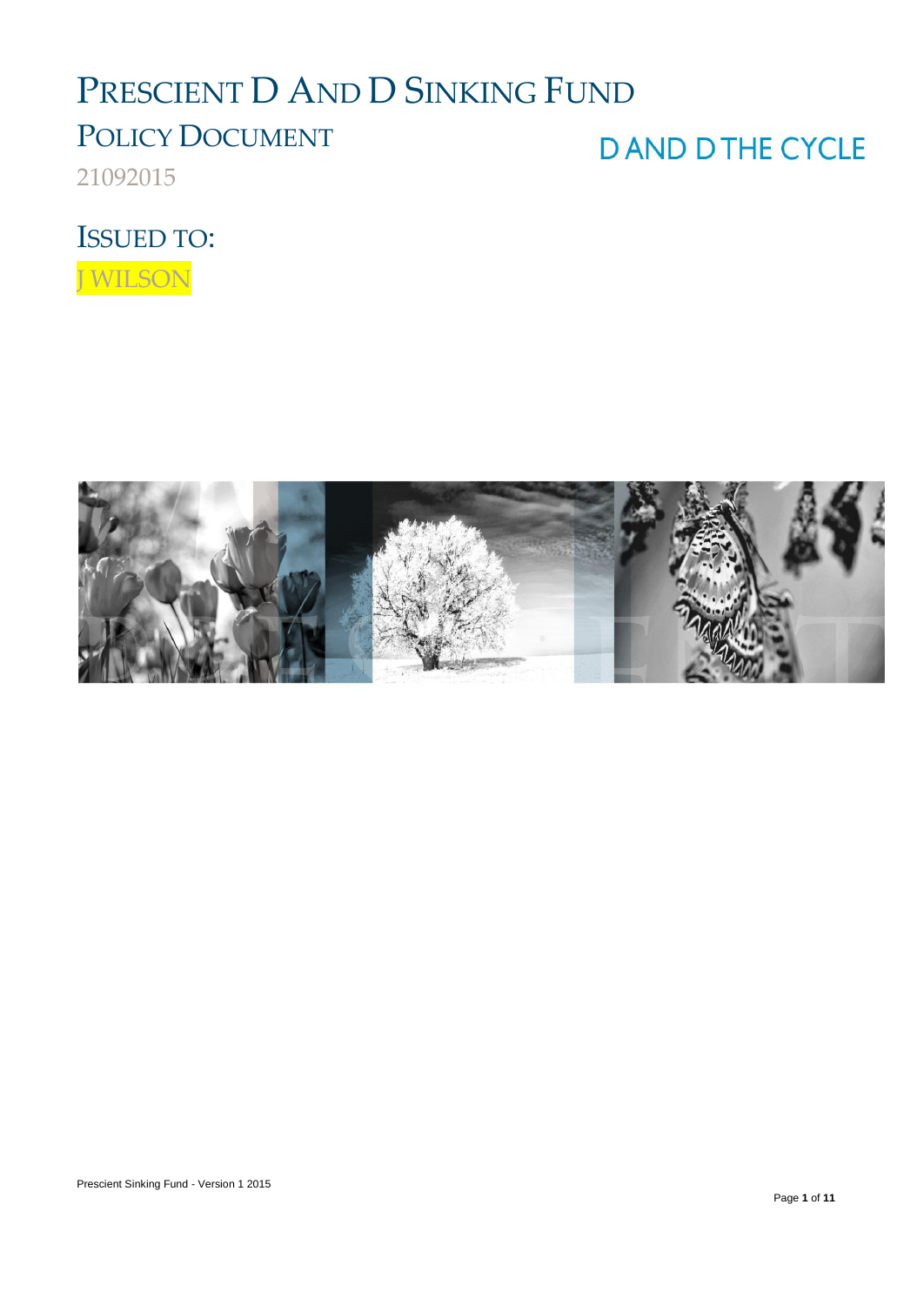

**Policy Document**

### **DEFINITIONS**

| <b>Administrator:</b>                        | Means the entity responsible for administration of the Policy, including<br>receipt of Contributions, investment and other instructions, calculation of<br>the Policy Benefit, and settlement of claims.                                              |
|----------------------------------------------|-------------------------------------------------------------------------------------------------------------------------------------------------------------------------------------------------------------------------------------------------------|
|                                              | The Insurer is responsible for the administration of this Policy.                                                                                                                                                                                     |
| <b>Beneficiary for Ownership:</b>            | A beneficiary for ownership is the person who will become the owner of the<br>policy on the death of the Policyholder. This is only applicable where the<br>Policyholder is a natural person. Only one Beneficiary for Ownership may<br>be nominated. |
| <b>Cession:</b>                              | Means a Security Cession - an agreement where value available under the<br>Policy is provided as security for a loan (or other obligation) by the<br>Policyholder; or                                                                                 |
|                                              | Means an Outright Cession – the Policy is ceded to a person or institution<br>which becomes the new Policyholder.                                                                                                                                     |
| <b>Contribution:</b>                         | Means a once-off or regular premium paid by the Policyholder as agreed<br>with the Insurer from time to time.                                                                                                                                         |
| <b>Financial Services Provider</b><br>(FSP): | Means the licensed financial services provider (if any) who has been<br>appointed by the Policyholder for the purposes of this Policy.                                                                                                                |
| Insurer ("Prescient"):                       | Means Prescient Life (RF) Limited, Reg. No. 2004/014436/06, a registered<br>long-term insurer under the Long-term Insurance Act, which issues the<br>Policy and undertakes to provide Policy Benefits to the Policyholder as set<br>out herein.       |
| <b>Investment Account:</b>                   | Means the account with the Administrator through which the Policyholder's<br>investments under the Policy is administered in the underlying Investment<br>Options selected by the Policyholder.                                                       |
| <b>Investment Option/s:</b>                  | Means a range of collective investment scheme portfolios (unit trusts) or<br>life pooled portfolios offered by the Insurer that are made available as<br>Investment Options underlying the Investment Account.                                        |
| <b>Policy:</b>                               | Means a long-term insurance policy issued by the Insurer. The Policy is a<br>'sinking fund policy' as defined in section 1 of the Long-Term Insurance Act<br>52 of 1998.                                                                              |
| <b>Policy Benefit:</b>                       | Means the value of the Investment Account due to the Policyholder that is<br>determined in the manner described in Section 3.2, less any amount held<br>as a result of a security cession in respect of the Policy.                                   |
| <b>Policyholder:</b>                         | Means the legal owner of the Policy, who may be a natural person or a<br>legal entity or a trust.                                                                                                                                                     |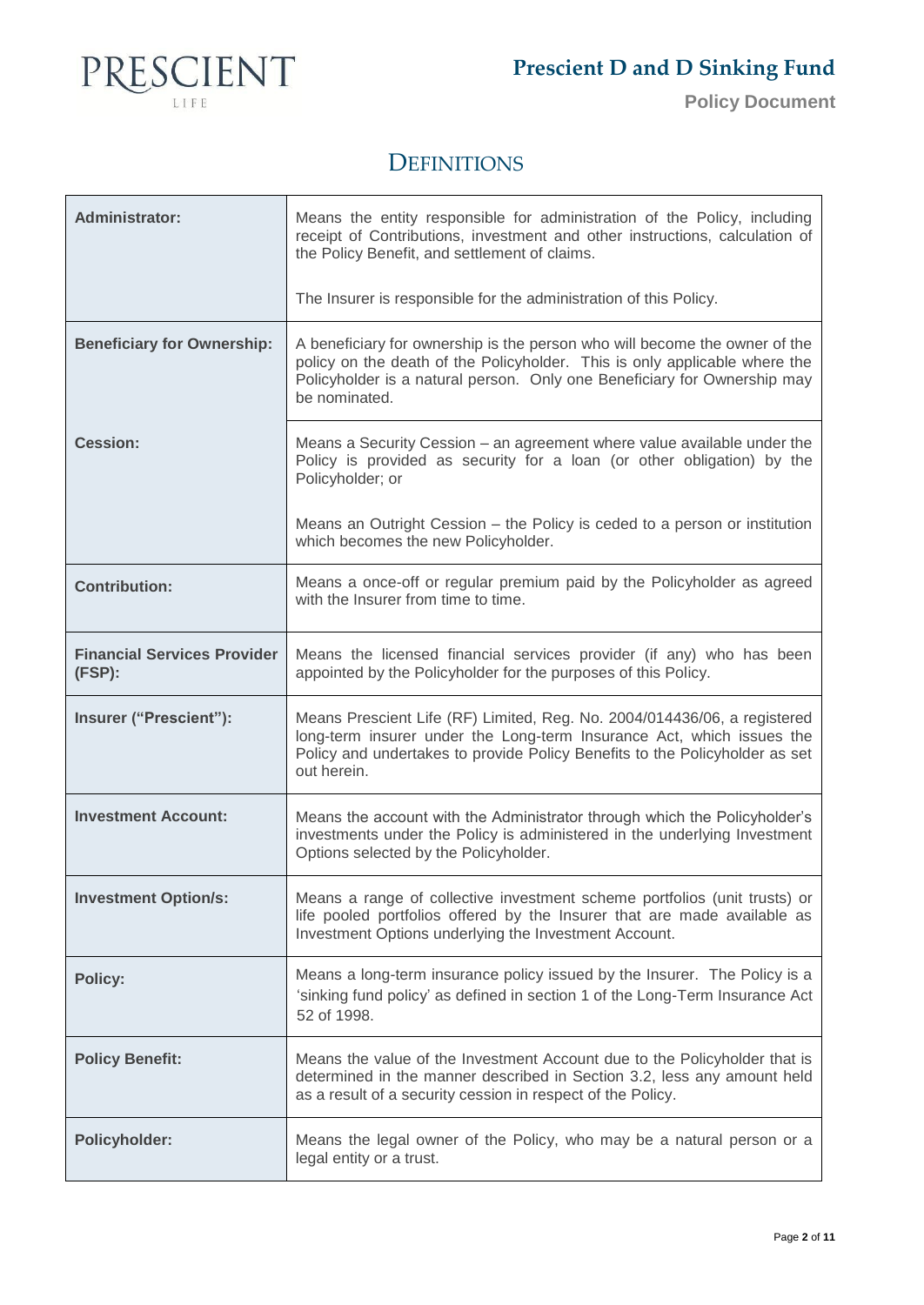

### TERMS AND CONDITIONS

### **1. Introduction**

- 1.1 This document contains the terms and conditions of the Policy and should be read with the application form and any other supporting documentation. Together with the Policy Summary, these documents form the legal agreement between the Policyholder and the Insurer.
- 1.2 The Policy commences when the application form and supporting documents has been received and accepted by the Administrator, and a Contribution is received in the relevant bank account together with a proof of payment. The application may be accepted or rejected at the discretion of Prescient.
- 1.3 The Policy has a minimum 5 year term but no fixed termination date. There are liquidity restrictions that apply to the Policy at certain times. The Policy will end when the total amount available under the Policy is withdrawn.

### **2. Payment and Investment of Contributions**

- 2.1 The Policyholder must make at least one Contribution. The Insurer may from time to time agree to accept further Contributions in addition to the first Contribution paid.
- 2.2 Contribution payments may be stopped at any time.
- 2.3 The initial Contribution is invested in the Investment Option/s selected on the application form. Subsequent Contributions will be invested in accordance with the Policyholder's initial or if relevant, any subsequent investment instructions.

### **3. The Investment Account**

- 3.1 The Investment Account reflects the portfolios selected by the Policyholder from time to time as the underlying Investment Options of the Policy. The Insurer owns all the underlying investments of the Policy.
- 3.2 The value of the Investment Account may fluctuate and is not guaranteed. The value of the Investment Account is increased by Contributions and positive investment returns. Any income distributions received (if applicable), net of taxes and costs, will be re-invested. The value of the Investment Account is reduced by negative investment returns and any fees, taxes and charges.
- 3.3 Prescient is obliged to pay the Policyholder's FSP any fees which may be due to it from time to time, as agreed in the initial application form or any other relevant instruction thereafter. These fees shall be deducted from the value of the Investment Account.
- 3.4 If, for any reason, an Investment Option is no longer available, the Administrator will give the Policyholder written notice, and the Policyholder will be required to select an alternative from the list of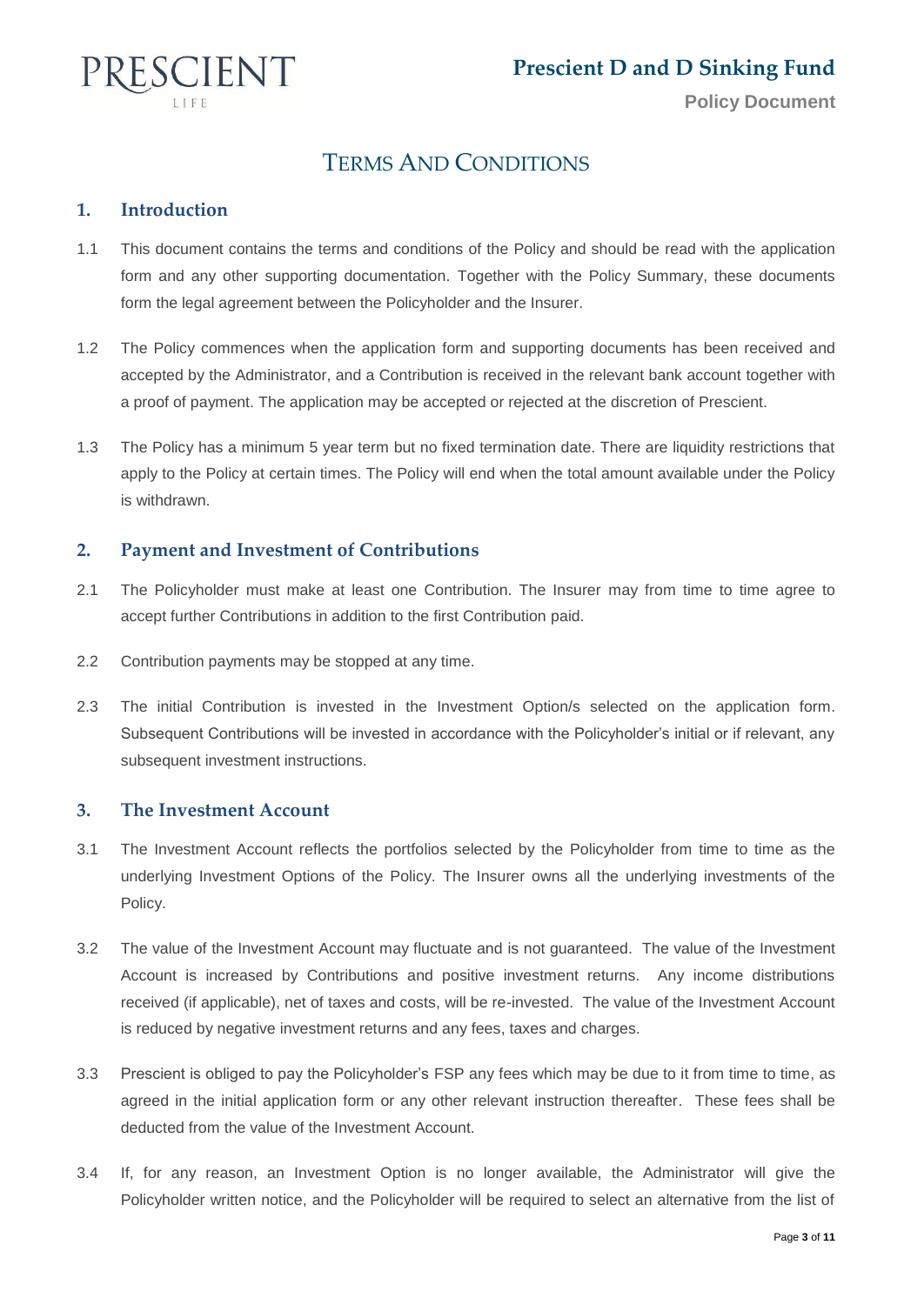

available Investment Options. If an Investment Option is not selected within the time period given, the Administrator shall switch the investment from the affected Investment Option to a money market fund.

3.5 The Insurer and the Administrator does not take responsibility for the selection of the Investment Options and the Policyholder is responsible for on-going review of the Investment Option selection.

### **4. Nominating Beneficiaries**

- 4.1 Where the Policyholder is a natural person, a Beneficiary for Ownership may be nominated. The Beneficiary for ownership will become the owner of the Policy after the death of the Policyholder.
- 4.2 If a Beneficiary for Ownership dies within seven days of the Policyholder without nominating a further Beneficiary, the nomination of the deceased Beneficiary for Ownership shall be of no force and effect.
- 4.3 The rights of a cessionary noted supersede those of nominated Beneficiaries.
- 4.4 The Administrator should be notified as soon as possible of the death of the Policyholder and should be provided with a certified copy of the death certificate.

### **5. Ceding the Policy**

The Policy may be ceded outright to a new Policyholder or as security to a security cessionary. The cession will be acknowledged once the Administrator receives proof of the cession documentation.

### **6. Cancelling the Policy (Cooling Off Period)**

- 6.1 The Policy may be cancelled by written instruction to the Administrator within 30 calendar days of the Policy document being received. The date of receipt will be deemed to be seven business days after the Policy was issued.
- 6.2 The amount that will be paid back to the Policyholder is the Contribution(s) less any charges and market losses. Interest and or market growth will not be paid out.
- 6.3 The Policy may not be cancelled if any Policy Benefits were paid or if any Investment Options were changed during the cooling off period.

### **7. Liquidity Restriction Period and Withdrawals**

- 7.1 During the first five years of the Policy, or five years from the first day of any month in which the 120% rule takes effect, the amount of money available to be taken in cash from the Policy is restricted. These periods are known as "a restriction period".
- 7.2 During a restriction period, only one full or partial withdrawal may be made and such withdrawal is limited to the lesser of the value in the Investment Account less fees and charges, or the value of Contributions made during the restriction period, including the value in the Investment Account at the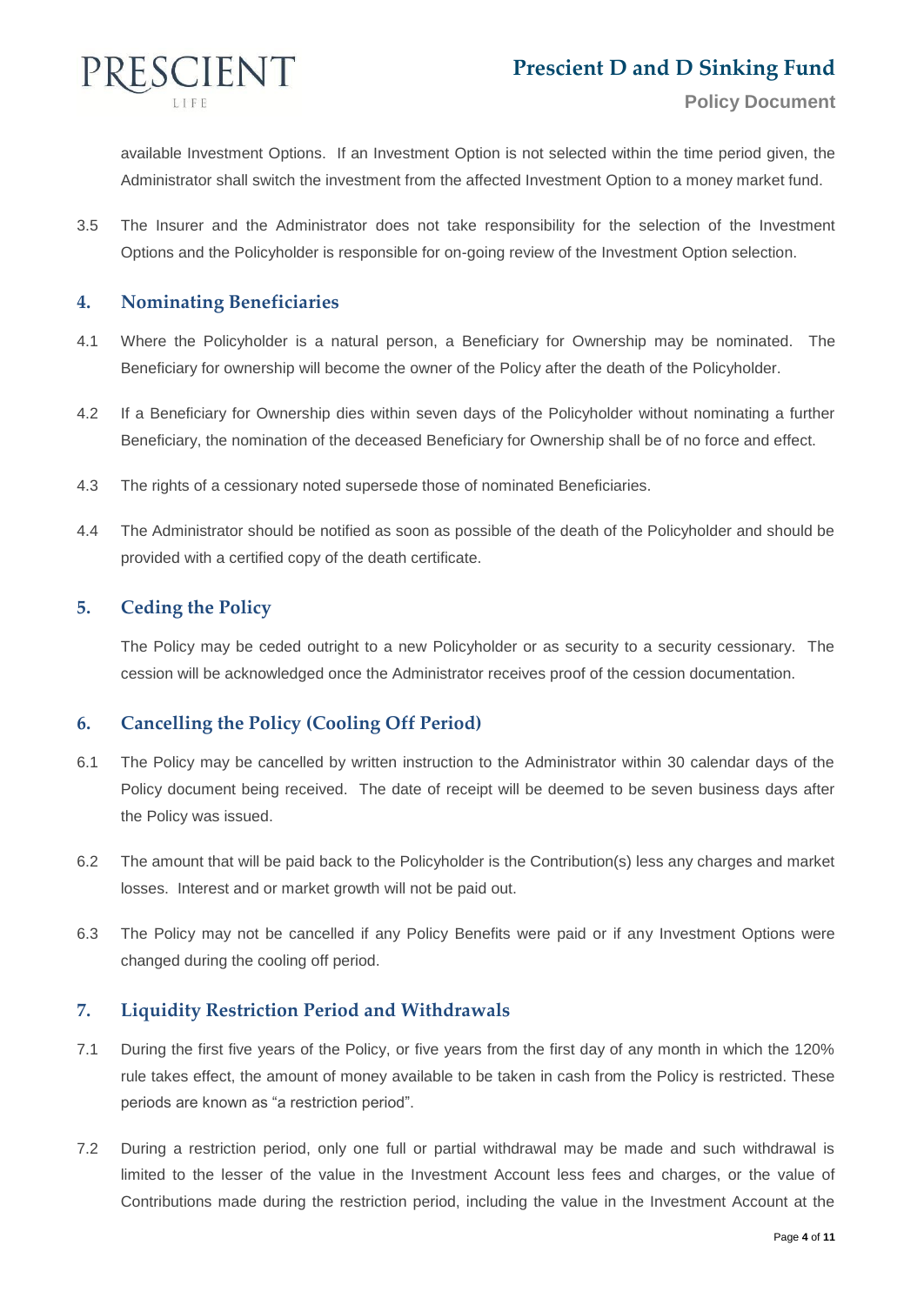

start of the restriction period, plus 5% compound interest. Any balance remaining after withdrawal must remain invested until the end of the restriction period. In the event that the value of the Policy is less than R5000, the Administrator will pay the full value to the Policyholder and the Policy will terminate.

- 7.3 The 120% rule takes effect when the Contributions in any policy year are more than 120% of the greater of any of the previous two years total Contributions. The Administrator will accept these Contributions into the same Policy and extend the restriction period, if already in force, or start a new five year restriction period on the entire Policy.
- 7.4 Outside of a restriction period, the amount of money available through a full or partial withdrawal is not restricted, and you may also request to schedule regular withdrawals.
- 7.5 The Policyholder must give written notice to the Administrator for a full or partial surrender. The Administrator will use its best endeavours to give effect to such notice within 30 days of receipt thereof. The Insurer however retains the right to delay the payment of Policy Benefits in the event that liquidity constraints are experienced in the underlying Investment Options as a result of extraordinary events (e.g. ring-fencing of unit trust funds or large withdrawals that will negatively impact other policyholders). In the event of such delays, the Administrator will notify the Policyholder of the options available at that time, which may include the payment of Policy Benefits in the form of a transfer of assets rather than a cash amount.
- 7.6 A surrender will only be permitted in respect of the Policy that has been ceded if the prior written consent of the cessionary has been received by the Administrator.

### **8. Terminating the Policy**

The Policy does not have a fixed termination date. It ends when the total amount available under the Policy is withdrawn in accordance with clause 7, or the value reduces to zero.

### **9. Instruction and Processing requirements**

9.1 The cut off time for receiving applications and/or instructions is 13h00.

| <b>Business Process</b>                                                   |                                                  |
|---------------------------------------------------------------------------|--------------------------------------------------|
| Instruction cut-off time                                                  | 13h00                                            |
| Buying / selling units                                                    | 2 business days                                  |
| Switching units in portfolios administered by the same product provider   | 2 business days                                  |
| Switching units in portfolios administered by different product providers | 3 business days                                  |
| Cut off for debit order changes                                           | before<br>business days<br>5<br>debit order date |

9.2 All instructions will be processed by the Administrator on behalf of the Insurer. Only signed written instructions from the Policyholder or the appointed FSP, will be acted upon. All instructions are subject to: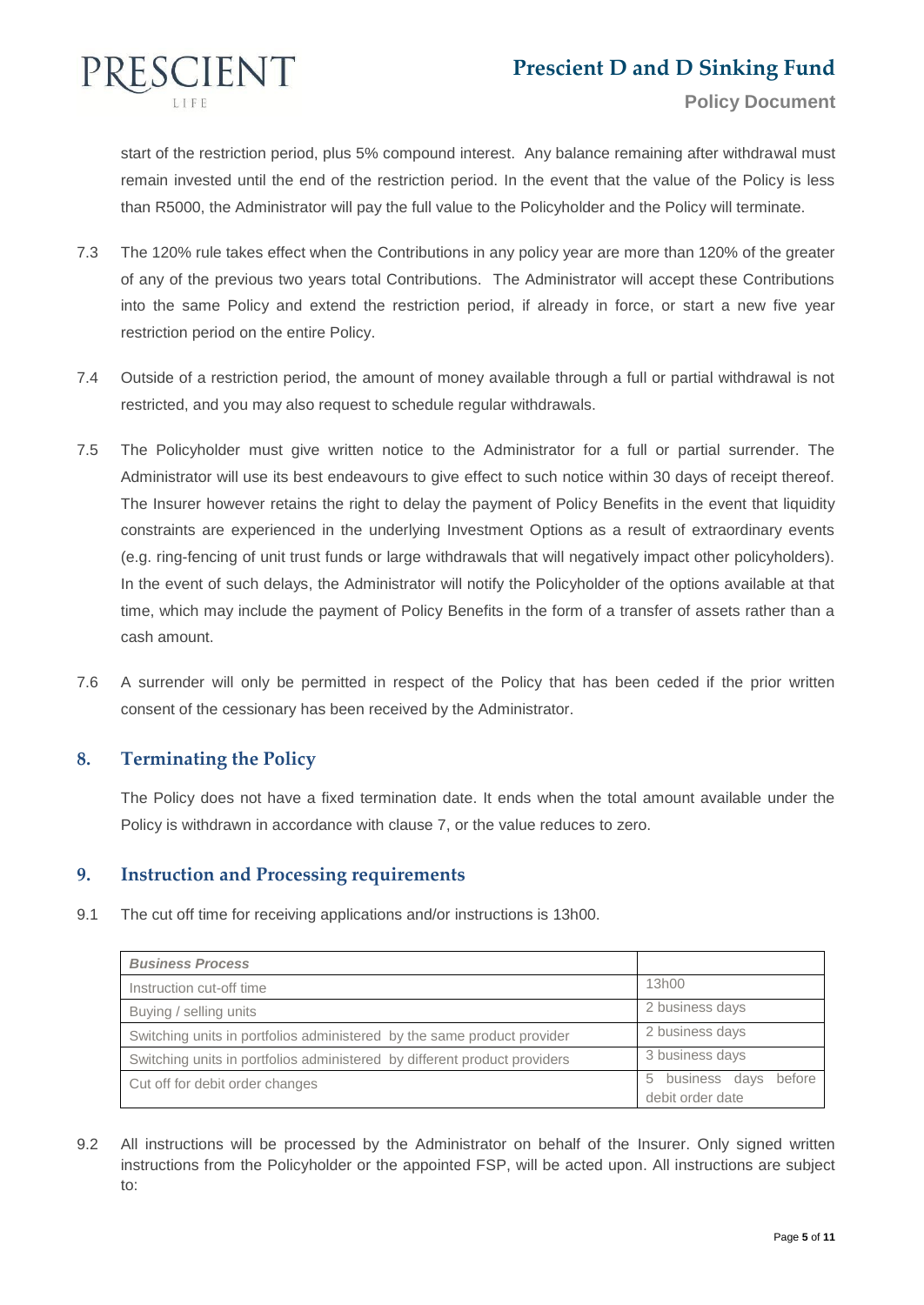### **Prescient D and D Sinking Fund**



- $\approx$  The operational requirements of the Insurer, the Administrator and the product providers of the Investment Options (including investment minimums, cut-off times and time periods for processing);
- $\approx$  Applicable legislation at the date of the transaction;
- $\approx$  The availability of the selected Investment Options.
- 9.3 Policy applications will be considered for processing on receipt of:
	- $\approx$  a correctly completed application form with all the required supporting documentation,
	- $\approx$  receipt of the Contribution into the correct bank account and
	- $\approx$  after receipt of proof of deposit.
- 9.4 Other instructions will be considered for processing if they are submitted on the relevant transactional form required by the Insurer, together with any supporting documentation required.
- 9.5 The Administrator will carry out instructions at the earliest possible opportunity, subject to its own administration procedures and any portfolio limitations. Where Contributions are made via debit order or cheque deposit, the Administrator will wait for the funds to clear before processing the instruction. Neither the Administrator, nor the Insurer accepts responsibility for delays in processing instructions as a result of extraordinary events that cause extensive disruptions.
- 9.6 The Administrator will not proceed with an instruction if there is any doubt about the validity of the signature/s or information provided, or if it deems the instruction to be incomplete in any way.
- 9.7 Any processing errors must be reported to the Administrator within 14 days after receipt of the investment confirmation or any statement.
- 9.8 The Administrator must be informed of any changes in bank or contact details, including postal and email addresses, and supporting documentation must be provided where appropriate.

#### **10. Internet Access**

Internet access is provided to view a Policy Benefit statement online. Visit [www.prescientonline.co.za](http://www.prescientonline.co.za/) and log on with the username and password provided. Please note that access will be cancelled should the incorrect password be entered three times in succession. Should this happen please contact the Administrator and they will reset the password.

#### **11. Financial Services Provider (FSP)**

- 11.1 The Insurer and the Administrator does not provide financial advice. It is the responsibility of the Policyholder to appoint a financial services provider and to negotiate appropriate fees.
- 11.2 The Policyholder may appoint, change or remove a FSP at any stage by written instruction to the Administrator.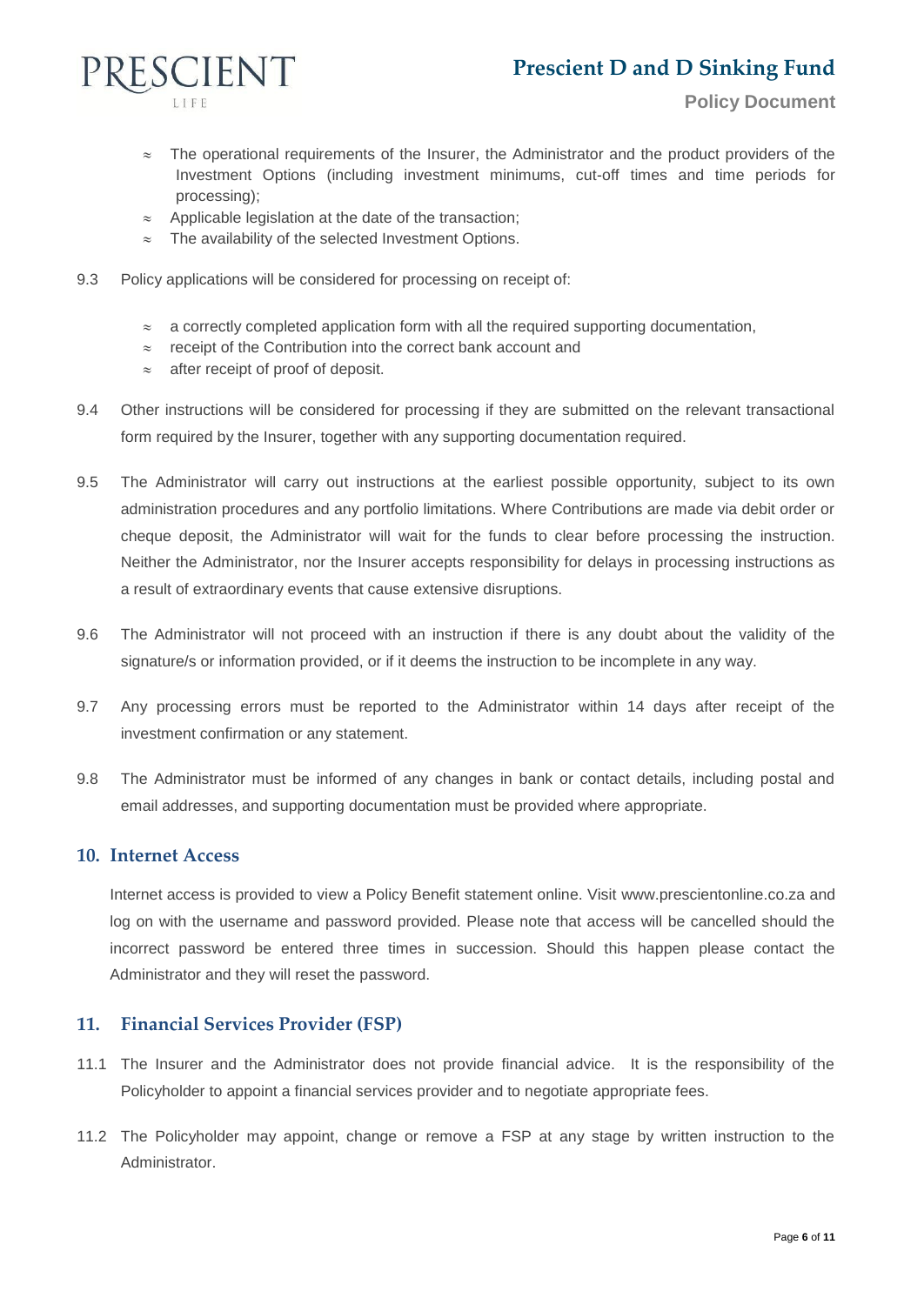

- 11.3 The FSP is responsible for ensuring that the Policyholder receives and understands all appropriate advice, product and fee information including changes in the working practices and procedures of the Administrator.
- 11.4 The Administrator will only accept applications/ instructions submitted on behalf of policyholders from FSP's who have been granted a licence by the Financial Services Board.
- 11.5 The Insurer and the Administrator cannot be held responsible or liable for loss or damage suffered by the Policyholder as a result of the FSP acting outside his / her licence parameters or because of delays in the processing or rejection of this application form, caused by the fact that the FSP is not authorised as a FSP or is not approved by the Administrator.

#### **12. Fees**

- 12.1 Where applicable the Administrator shall pay to the FSP any initial Financial Services Provider fee as set out in the Policy summary, which amount will be deducted from the Contribution prior to the investment of the money and prior to the issue of this Policy.
- 12.2 The following on-going fees (VAT excluded) are levied against the Investment Account, calculated on a daily basis at a rate of 1/365 per day:
	- 12.2.1 An annual administration fee as set out in the Policy summary;
	- 12.2.2 An annual Investment Option management fee as set out in the Investment Option Brochure; and
	- 12.2.3 Where applicable, an on-going advice fee payable to the FSP, as set out in the Policy summary.
- 12.3 All fees may be amended from time to time, in which case the Administrator will give the Policyholder notice.

### **13. Tax Implications**

- 13.1 The Insurer is required to pay income tax and capital gains tax (CGT) at a rate depending on the nature of the Policyholder.
- 13.2 Income tax is incurred and recovered from the Policy when income distributions are received from the securities underlying the Investment Option/s.
- 13.3 The Insurer will also pay tax on any capital gains that arise. When the Policy Benefits are due the amount payable may be reduced by a provision for CGT.

### **14. General**

14.1 The Administrator will provide half yearly investment statements.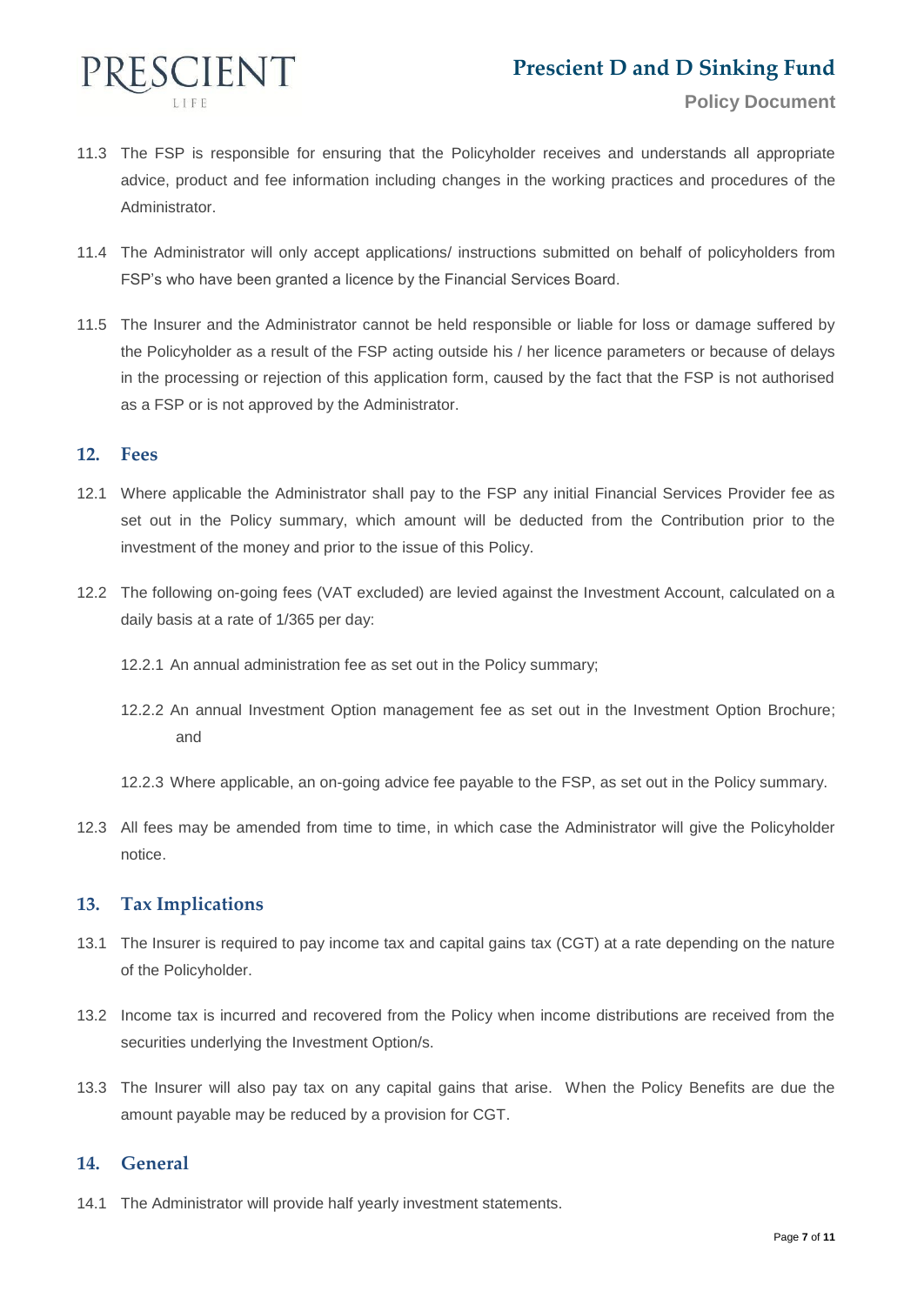

- 14.2 All Investment Options are unitised and pricing takes place at the close of each business day which means that the price is only available the following business day.
- 14.3 The Insurer and the Administrator does not guarantee any future performance of the Investment Option/s in terms of this Policy, nor does the Insurer guarantee that any Investment Option will hold its value or behave in any particular manner.
- 14.4 The Insurer and the Administrator shall incur no liability for any claims for loss or damage which the Policyholder may suffer, howsoever such loss or damage may arise or be suffered, in respect of the Investment Options. The Insurer and/or the Administrator shall, however, be liable for, and shall indemnify the Policyholder in respect of, any such loss or damage which arises as a result of the fraud, dishonesty or gross negligence of the Insurer and/or the Administrator or any of its directors, employees, officers, servants or agents.
- 14.5 The Administrator will give the Policyholder three months' written notice of any change to the fees and may give less than three months' written notice if the circumstances of the changes are required due to a change in legislation.
- 14.6 Subject to clause 14.5 above, the Insurer reserves the right to amend the terms and conditions that apply to the Policy at any time without giving notice to the Policyholder.
- 14.7 Any personal information may be used by the Insurer or the Administrator in the normal course of business to provide the products and services and they may retain any information for purposes of investment transactions, processing and administration and to communicate directly with the Policyholder. Personal information will not be given or sold to any third parties. The Insurer and the Administrator will disclose or report personal information if and when required to do so by law or any regulatory authority, and to its employees (if relevant), or agents who require such information to carry out their duties.

### **15. Currency**

All Contribution and Policy Benefit payments in terms of this Policy shall be made in the Republic of South Africa in South African Rand.

### **16. Whole Agreement**

This Policy document, the application form and all instructions accepted from the Policyholder by the Administrator shall constitute the whole and entire agreement between the Insurer and the Policyholder and no amendment shall be valid unless it is reduced to writing.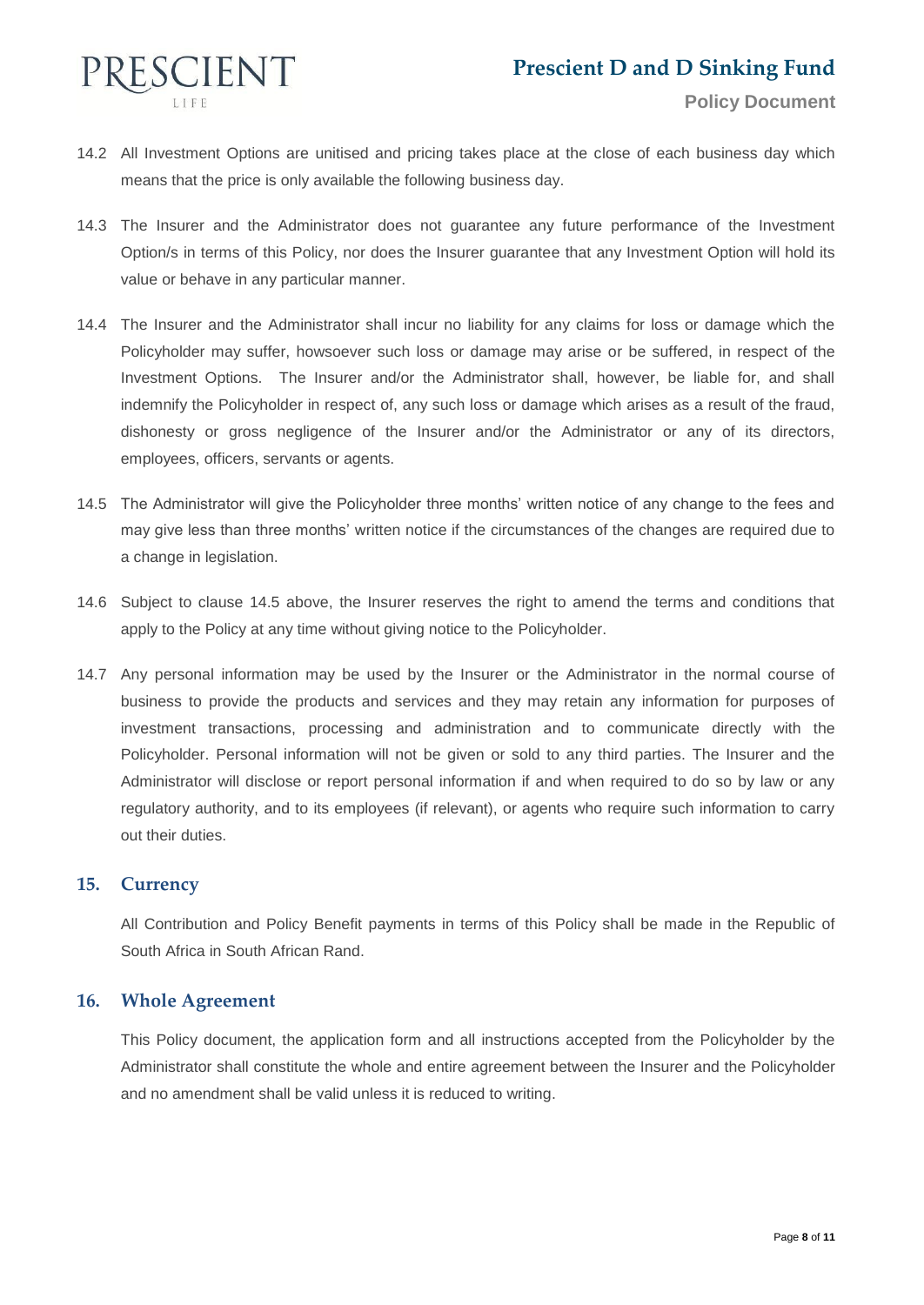

### **17. Law**

The Policy is subject to the laws of the Republic of South Africa. In the event of any changes in legislation, the Insurer reserves the right to amend the agreement accordingly and to revise the benefits payable in terms of this Policy.

### **18. Risk Warnings and Exclusions**

- 18.1 No loans are allowed against the Policy from the Insurer.
- 18.2 The Investment Account is subject to the volatility of the underlying Investment Options and there are no guarantees.
- 18.3 The Investment Option portfolios should be considered as medium to long-term investments. The value may go up as well as down and past performance is not necessarily a guide to future performance. Collective Investment Scheme (CIS) portfolios are traded at the ruling price and can engage in scrip lending and borrowing. A schedule of fees, charges and maximum commissions is available on request from the CIS Manager. There is no guarantee in respect of capital or returns in a portfolio. A CIS may be closed to new investors in order for it to be managed more efficiently in accordance with its mandate. CIS prices are calculated on a net asset basis, which is the total value of all the assets in the portfolio including any income accruals and less any permissible deductions (brokerage, STT, VAT, auditor's fees, bank charges, trustee and custodian fees and the annual management fee) from the portfolio divided by the number of participatory interests (units) in issue. Forward pricing is used. The Fund's Total Expense Ratio (TER) reflects the percentage of the average Net Asset Value (NAV) of the portfolio that was incurred as charges, levies and fees related to the management of the portfolio. A higher TER does not necessarily imply a poor return, nor does a low TER imply a good return. The current TER cannot be regarded as an indication of future TER's. During the phase in period TER's do not include information gathered over a full year.

A Money Market portfolio is not a bank deposit account and the price is targeted at a constant value. The total return is made up of interest received and any gain or loss made on any particular instrument; and in most cases the return will have the effect of increasing or decreasing the daily yield, but in the case of abnormal losses it can have the effect of reducing the capital value of the portfolio. The yield is calculated as a weighted average yield of each underlying instrument in the portfolio. Excessive withdrawals from the portfolio may place the portfolio under liquidity pressures and a process of ringfencing of withdrawal instructions and managed pay-outs over time may be followed.

A Fund of Funds is a portfolio that invests in portfolios of collective investment schemes, which levy their own charges, which could result in a higher fee structure for these portfolios. A Feeder Fund is a portfolio that invests in a single portfolio of a collective investment scheme which levies its own charges and which could result in a higher fee structure for the feeder fund.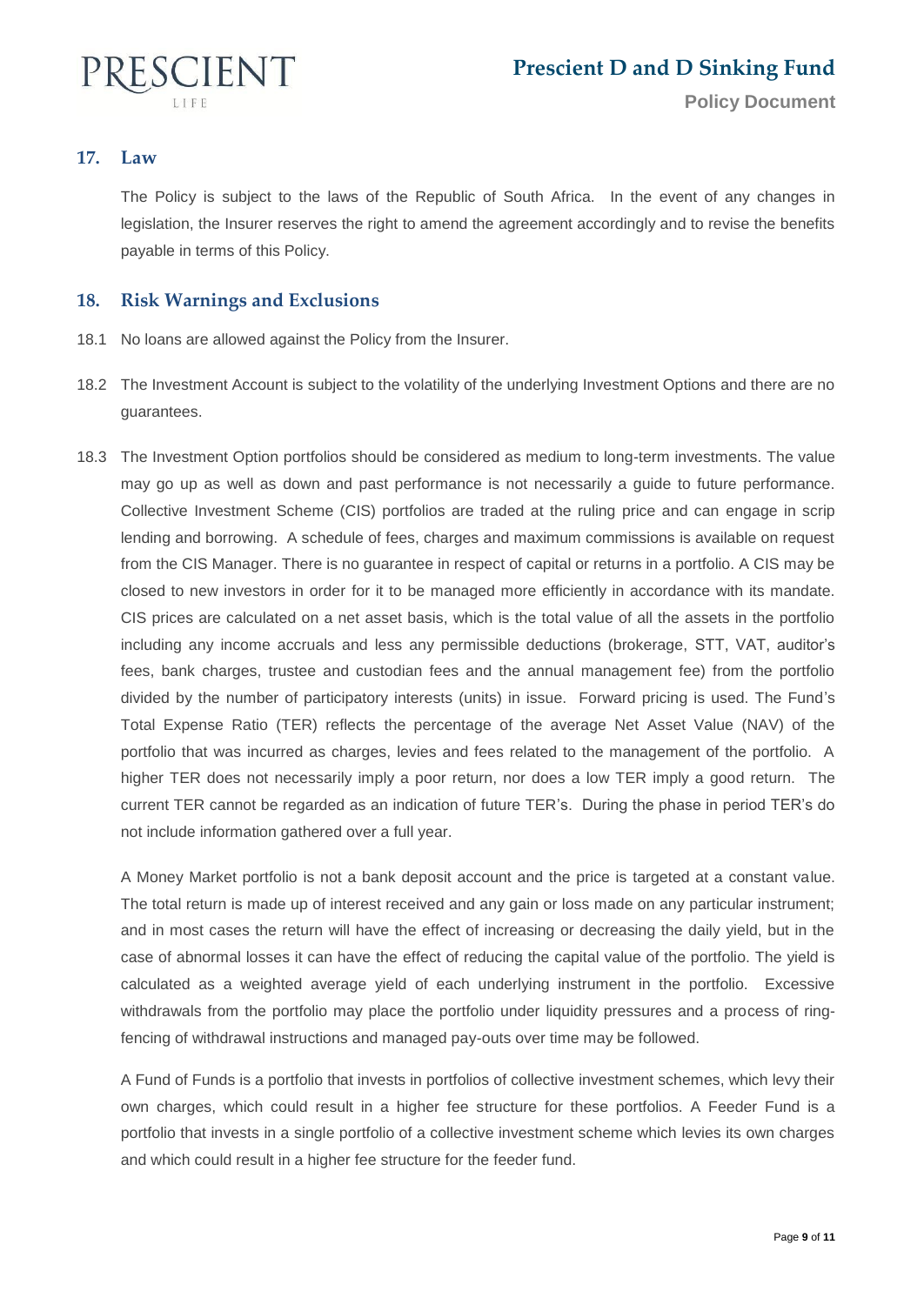

The CIS manager retains full legal responsibility for any third-party-named portfolio. The Insurer shall not be held responsible for any loss, consequential or otherwise, arising from changes in tax or other legislation that may have an impact on the performance.

Where foreign securities are included in a portfolio there may be potential constraints on liquidity and the repatriation of funds, macroeconomic risks, political risks, foreign exchange risks, tax risks, settlement risks; and potential limitations on the availability of market information.

The Insurer is a member of the Association for Savings and Investments SA.

### **19. Contact Details**

19.1 The full registration name, postal and physical addresses of the Insurer are:

| 2004/014436/06        |
|-----------------------|
| PO Box 31142          |
| Tokai                 |
| 7966                  |
|                       |
|                       |
| 021 700 3600          |
| 021 700 5425          |
| plife@prescient.co.za |
|                       |

19.2 The full registration name, postal and physical addresses of the Administrator are:

| D and D the Cycle (PTY) Ltd |                          |
|-----------------------------|--------------------------|
| <b>Registration Number:</b> | 2013/15747707            |
| Building 4 Culross on Main  | PO Box 73725             |
| 34 Culross Road             | Fairland                 |
| <b>Bryanston</b>            | 2030                     |
| Johannesburg                |                          |
| 2021                        |                          |
| Telephone:                  | 011 706 3542             |
| Email:                      | prescient@thecycle.co.za |

**20. Complaints**

20.1 If a Policyholder is not satisfied with this investment or the services from the Insurer or the Administrator, s/he may submit a written complaint, together with supporting documents, to the Compliance Officer, at the address given above.